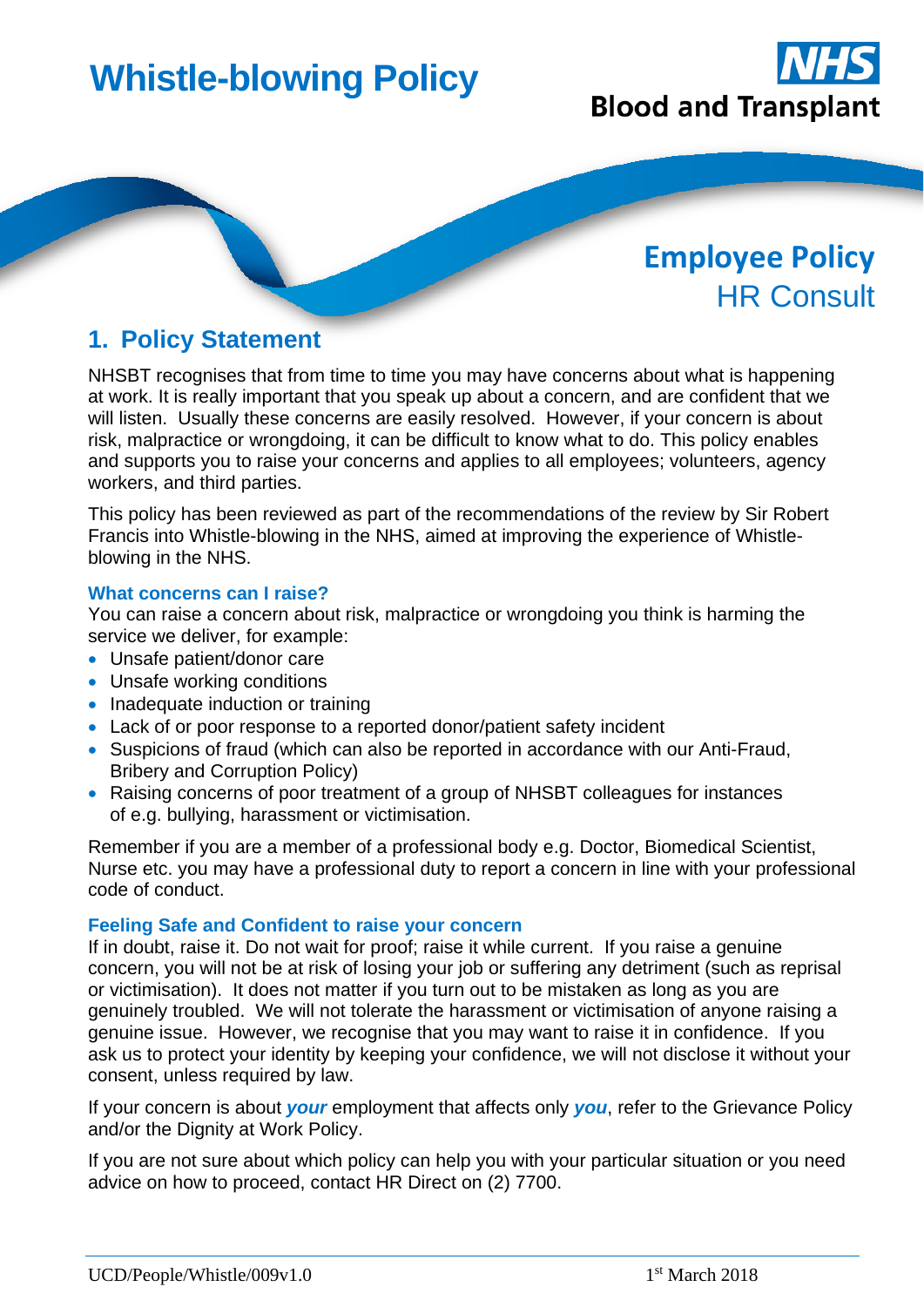## **2. The Process**

#### **How to Raise your Concern**

#### **Step One**

If you have a concern about a risk, malpractice, or wrong doing at work, we hope you will feel able to raise it first with your manager or manager's manager. This may be done verbally or in writing.

#### **Step Two**

If you feel unable to raise the matter with them, or you are dissatisfied about how it has been handled, then it may be raised by e mailing Katherine Robinson, Director of Workforce [Katherine.robinson@nhst.nhs.uk](mailto:Katherine.robinson@nhst.nhs.uk) in confidence without going through the normal management structure. If you want to raise the matter in confidence, tell us at the outset so that appropriate arrangements can be made.

Alternatively, you can e-mail our dedicated e-mail address at: [WHISTLE@nhsbt.nhs.uk](mailto:WHISTLE@nhsbt.nhs.uk)

If you have concerns following this and you still have concerns, or if you feel that the matter is so serious that you cannot discuss it with any of the above, then the concern should be raised with: Mr Charles St John Non-Executive Director [Whistleblowing to a](mailto:Whistleblowing%20to%20a%20NED@nhsbt.nhs.uk)  [NED@nhsbt.nhs.uk](mailto:Whistleblowing%20to%20a%20NED@nhsbt.nhs.uk)

#### or

#### **Step Three**

If you feel you are unable to raise it with them, you can contact the Employee Assistance Programme (See contact details below). They will provide emotional support and general guidance on employment matters and will help you to properly understand which of our processes to follow, to ensure that your concerns are dealt with as quickly as possible, by the right person in the organisation. Following discussion, should you decide to blow the whistle, you will be put through to an independent dedicated helpline to report your concerns.

Contact the Whistle-blowing Service on 0844 892 4413.

All of these people have been given special responsibility and training in dealing with whistleblowing concerns. They will treat the information you give confidentially. While you are encouraged as part of this policy to provide your identity they will not reveal your identity without your agreement.

#### **If you still have concerns**

While we hope this policy gives you the reassurance you need to raise such matters internally, we recognise that there may be circumstances where you can properly report matters to independent outside bodies, such as:

- Your Trade Union or Professional Association
- The independent charity Public Concern at Work. [www.](http://www.pcaw.org.uk/)**pcaw**.org.**uk**
- Medicines and Healthcare Products Regulatory Agency (MHRA) [www.gov.uk/government/organisations/medicines-and-healthcare-products-regulatory](http://www.gov.uk/government/organisations/medicines-and-healthcare-products-regulatory-agency)[agency](http://www.gov.uk/government/organisations/medicines-and-healthcare-products-regulatory-agency)
- Human Tissue Authority (HTA) [www.hta.gov.uk](http://www.hta.gov.uk/)
- The Department of Health helpline 0800 0724 725 provides:
	- $\checkmark$  Free confidential advice to NHS/social care employees that witness wrong doing and are unsure whether or how to raise their concern
	- $\checkmark$  Advice and support to managers or those responsible for policy development and best practice
	- $\checkmark$  Advice on how to respond to whistle blowing concerns that have been raised.

Further information is available at: [http://wbhelpline.org.uk](http://wbhelpline.org.uk/)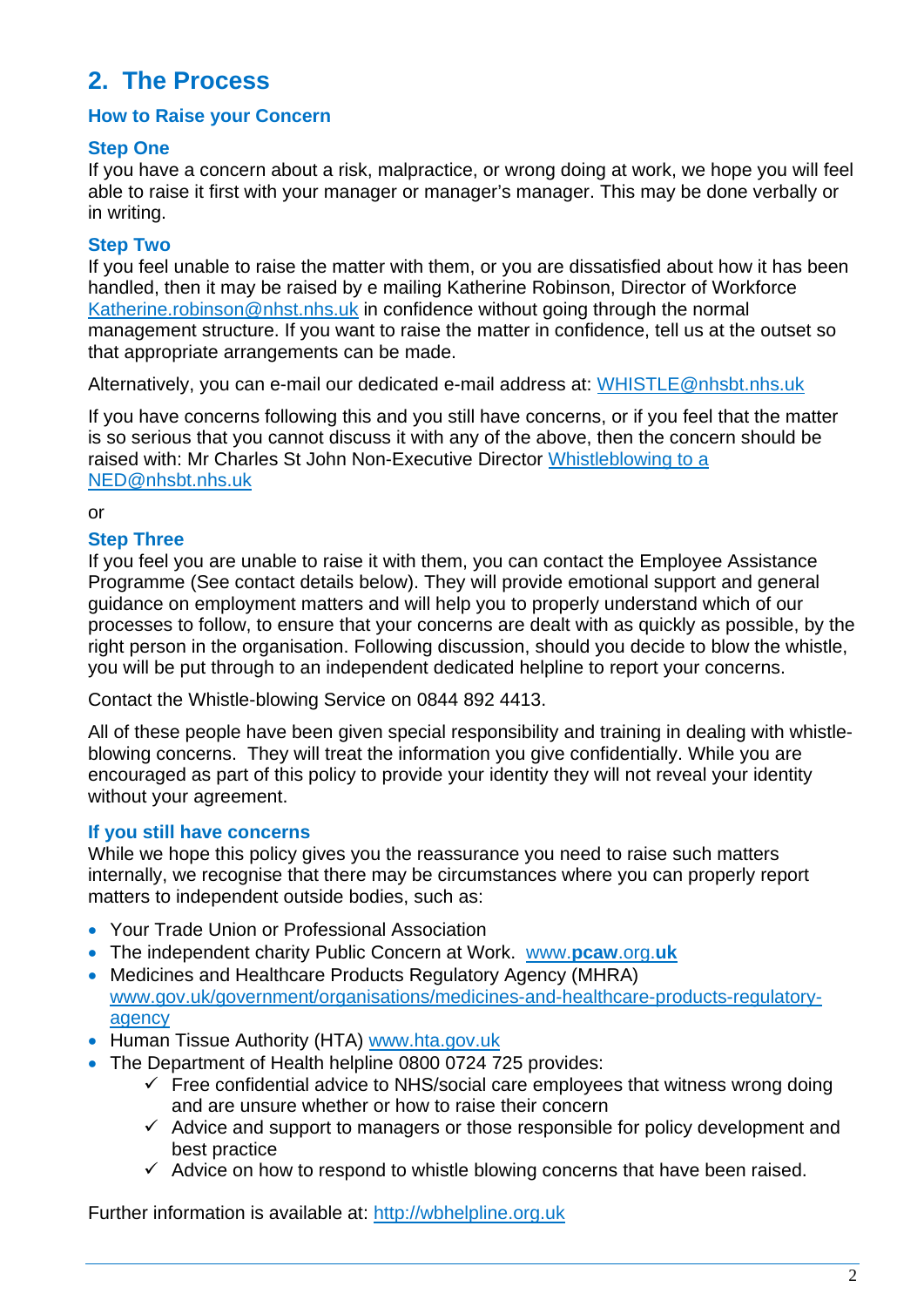#### **What we will do**

Once you have told us your concern, we will initially assess what action should be taken. This will be recorded and managed through the HR case management system. This may involve an informal review or a formal investigation. We will tell you who is handling the matter, how you can contact them and whether your further assistance may be needed. If you request, we will write to you summarising your concern and setting out how we propose to handle it, with a timeframe for feedback. If we have misunderstood the concern in any way, or there is any information missing, you should let us know.

When you raise the concern, it would help us to know how you think the matter might best be resolved. If you do have any personal interest in the matter, we do ask that you tell us at the start. If your concern falls more properly within the Grievance Policy or Dignity at Work Policy, we will tell you. For information on Safeguarding Adults and Children refer to MPD 961.

We will provide you with regular updates on progress of your complaint. While the purpose of this policy is to enable us to investigate possible malpractice and take appropriate steps to deal with it, we will give you as much feedback as we properly can. If requested, we will confirm our response to you in writing. However, we may not be able to tell you any precise action taken where this would infringe our duty of confidence to someone else. If the situation arises where we are not able to resolve the concern without revealing your identity (for instance, because your evidence is needed in court), we will discuss with you whether and how we can proceed.

#### **If a matter is raised about you**

If somebody raises a concern that may involve you, you will be asked to participate openly and honestly in any initial fact-finding or formal investigation. If the person raising the concern does not wish their identity to be revealed, you must respect their decision. Should they be required to reveal their identity for example for legal reasons, full discussions will take place with that individual and with you to ensure confidentiality is maintained.

Sometimes, we receive concerns anonymously. This is discouraged for the reason outlined above; however, we would ask that you participate in any fact-finding or formal investigation in the normal way.

If a complaint is made against you, we will ensure that you are treated with dignity and respect, and ensure that you receive the necessary support.

#### **Confidentiality**

All conversations, either informal or formal, meetings, witness statements, investigations etc, must be kept confidential by all parties involved. We appreciate that this can sometimes be difficult when working in a small team or close environment; however, so that the issue raised can be brought to a swift conclusion and everyone feels able to move on, confidentiality must be maintained.

#### **Raising a Matter Anonymously**

To ensure we can provide you with the appropriate assurances and able to provide feedback, you are encouraged to put your name to your concern.

If you do not tell us who you are, it will be much more difficult for us to look into the matter or to protect your position or to give you feedback. It may also be more difficult for us to provide the assurances we offer in the same way should you report a concern anonymously.

However, we have a duty to ensure that all complaints are taken seriously, and therefore an initial fact-finding exercise will take place to establish if any further investigation is warranted. If a complaint is found to be malicious or in collusion with others, it is possible that an individual or individuals making such claims will be investigated under the Disciplinary Policy.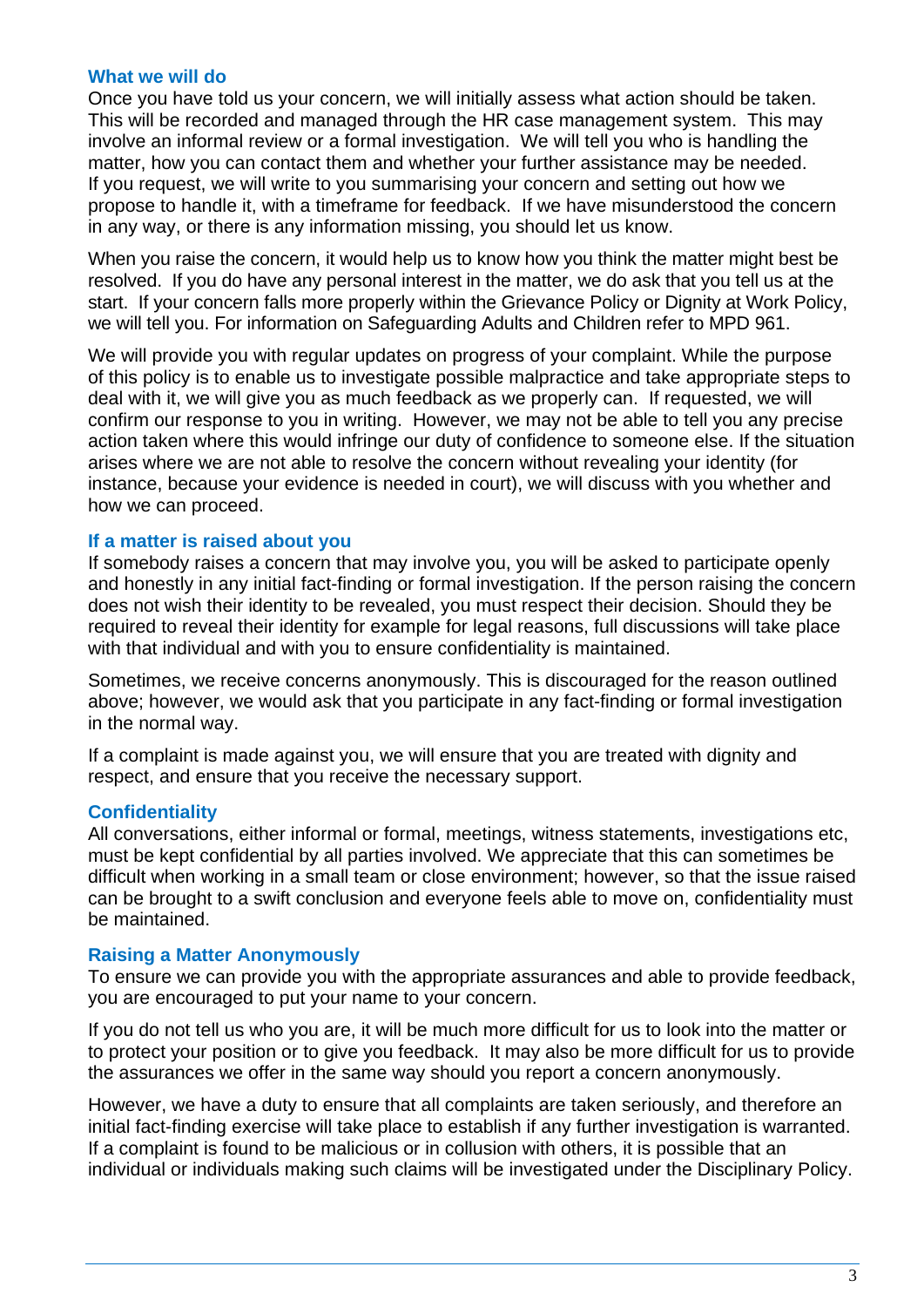#### **Learning from your Concern**

The focus of any investigation will be on improving the service we provide to donors and patients. Where an investigation takes place, a report with recommendations will be produced. Where it identifies improvements that can be made, these will be owned by the appropriate Director and will be tracked to ensure necessary changes are made, and are working effectively. They will provide regular updates to the Board as to how any recommendations are being implemented. Lessons will be shared with teams across the organisation, or more widely if appropriate.

The Board and Governance Assurance Committee (GAC) will be given high level information about all concerns raised by our employees through this policy and what we are doing to address any problems. An annual report containing information on Whistle-blowing cases including for example investigation approach, outcome and recommendations will be produced for the board and GAC.

#### **Employee Assistance**

The Employee Assistance Programme is a telephone based resource, offering you confidential information available 24 hours a day, 365 days a year. This service provides specialist information and counselling services including finance, emotional issues, and law, education, health, work and family matters. Although the telephone service is accessible by you and members of your family, face to face service are only available to you as our employee. The service does not provide counselling or advice to those under 16, however, they will be signposted to an appropriate service for their needs.

Telephone: 0800 716 017 or visit the website: [www.employeecare.com.](http://www.employeecare.com/) The code to enter in both password and access code boxes is 72992.